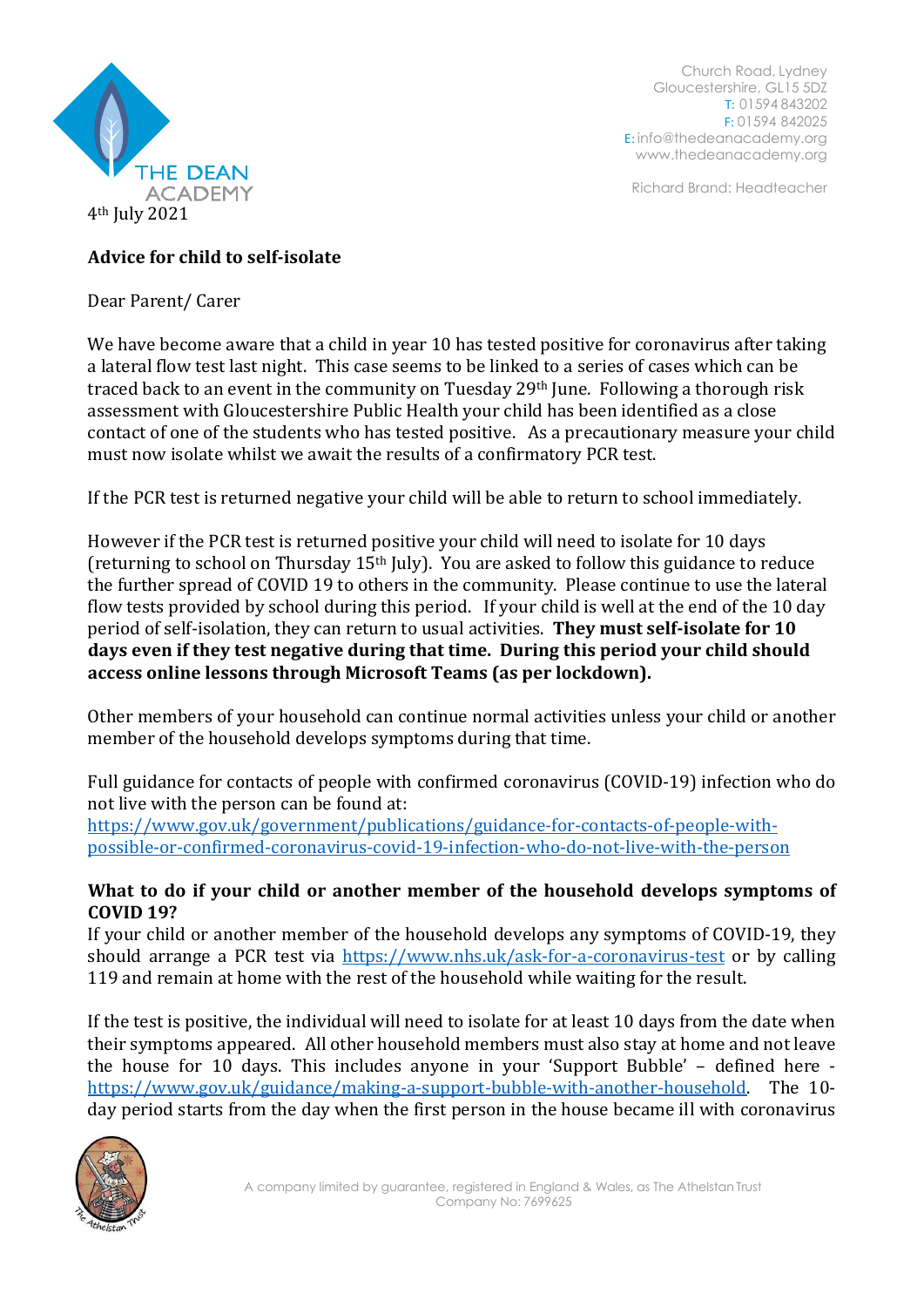

Church Road, Lydney Gloucestershire, GL15 5DZ T: 01594 843202 F: 01594 842025 E: [info@thedeanacademy.org](mailto:info@thedeanacademy.org) [www.thedeanacademy.org](http://www.thedeanacademy.org/)

Richard Brand: Headteacher

symptoms.

Household members should not go to work, school or public areas and exercise should be taken within the home. If you require help with buying groceries, other shopping or picking up medication, or walking a dog, you should ask friends or family. Alternatively, you can order your shopping online and medication by phone or online.

Household members staying at home for 10 days will greatly reduce the overall amount of infection the household could pass on to others in the community

If possible, move any vulnerable individuals (such as the elderly and those with underlying health conditions) out of your home, to stay with friends or family for the duration of the home isolation period.

Please see the link to the PHE 'Stay at Home' Guidance:

[https://www.gov.uk/government/publications/covid-19-stay-at-home-guidance/stay-at](https://www.gov.uk/government/publications/covid-19-stay-at-home-guidance/stay-at-home-guidance-for-households-with-possible-coronavirus-covid-19-infection)[home-guidance-for-households-with-possible-coronavirus-covid-19-infection](https://www.gov.uk/government/publications/covid-19-stay-at-home-guidance/stay-at-home-guidance-for-households-with-possible-coronavirus-covid-19-infection)

#### **Symptoms of COVID 19**

The most common symptoms of coronavirus (COVID-19) are recent onset of:

- new continuous cough and/or
- high temperature and/or
- a loss of, or change in, normal sense of taste or smell (anosmia)

## **For most people, coronavirus (COVID-19) will be a mild illness.**

If your child does develop symptoms, you can seek advice from NHS 111 at [https://www.nhs.uk/conditions/coronavirus-covid-19/check-if-you-have-coronavirus](https://www.nhs.uk/conditions/coronavirus-covid-19/check-if-you-have-coronavirus-symptoms/)[symptoms/](https://www.nhs.uk/conditions/coronavirus-covid-19/check-if-you-have-coronavirus-symptoms/) or by phoning 111.

#### **How to stop COVID-19 spreading**

There are things you can do to help reduce the risk of you and anyone you live with getting ill with COVID-19

*Do*

- wash your hands with soap and water often do this for at least 20 seconds
- use hand sanitiser gel if soap and water are not available
- wash your hands as soon as you get home
- cover your mouth and nose with a tissue or your sleeve (not your hands) when you cough or sneeze
- put used tissues in the bin immediately and wash your hands afterwards

## **Further Information**